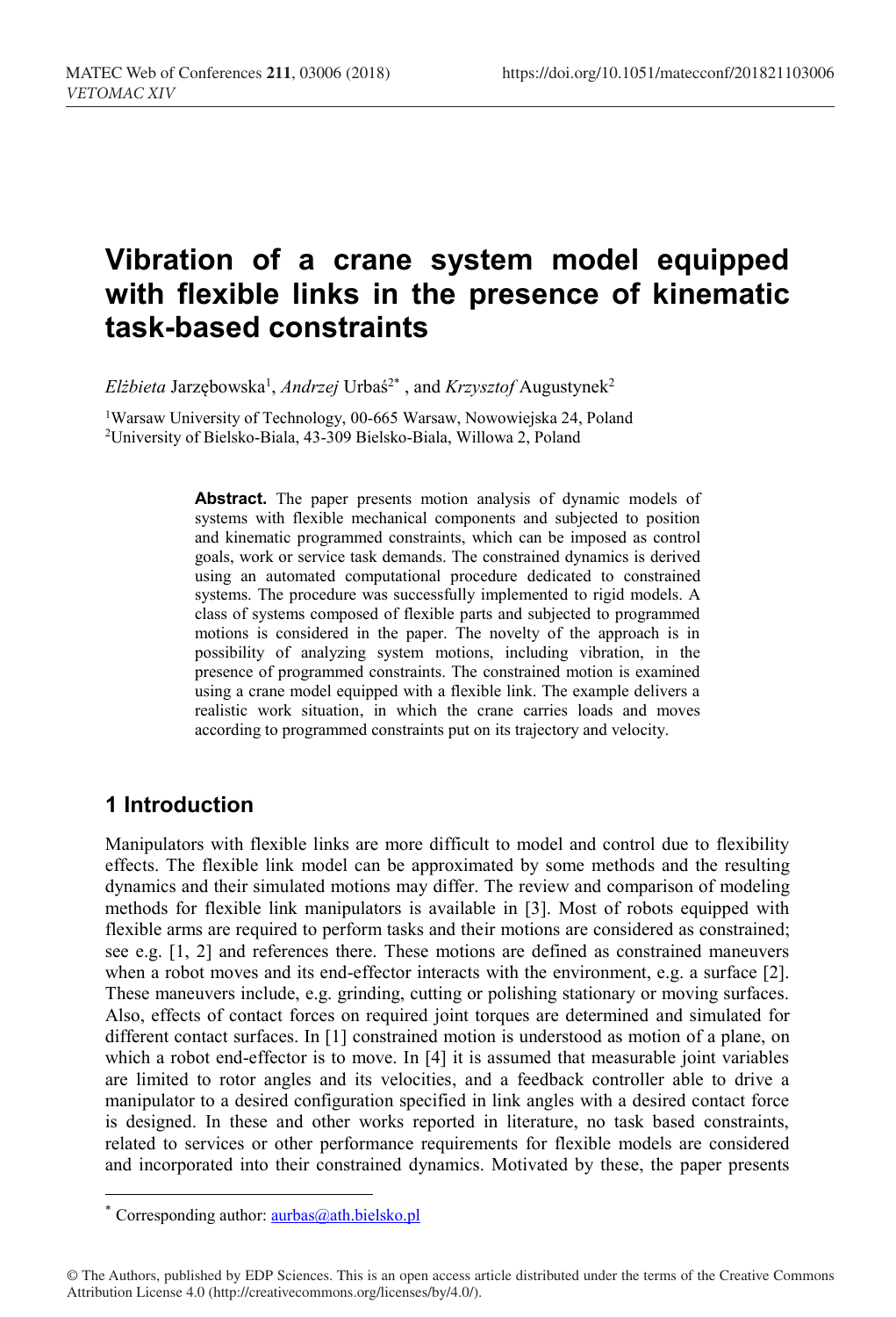motion analysis, including vibration, of system dynamic models with flexible components in their structures and subjected to position and kinematic constraints, which are referred to as programmed. They are imposed as control goals or service task requirements. The system model is derived by the computational procedure dedicated to constrained dynamics generation. It provides reference dynamic models, satisfying all constraints upon them. The procedure enables automated generation of constrained dynamics and it was successfully implemented for rigid models [5, 6]. It serves both reference and control oriented dynamics derivation and the final dynamics models are obtained in the reduced state form. Machines composed of flexible subsystems are prone to vibration in some work regimes, e.g. when fast accelerated motions are needed. It may affect system performance and disable realistic controller designs. The novelty of the presented method is in its ability to analyze any system reference motion, including flexible link vibration, in the presence of programmed constraints. The results of this analysis can contribute to verification of a system behavior when it is subjected to programmed constraints and help to specify these constraints properly. The reference motion is examined using a crane model with a flexible link. The crane carries loads and moves along specified programmed constraints put on a trajectory resulting from its workspace or with desired velocity resulting from a specific load. The example delivers a realistic work situation for the crane. Simulation results present crane reference motion analysis and may help design controllers effectively.

#### **2 Constrained dynamics model of a crane with a flexible link**

A crane built of four links ( $n_1 = 4$ ) is presented in Fig. 1. It is fixed to the ground by eight springs ( $n_s = 8$ ). The crane is driven by a flexible drive of a torque  $t_{dr}^{(2)}$ . The crane third link is flexible and it is discretized by the rigid finite elements method into six elements  $(n_{rfe}^{(3)} = 6)$ , connected by rotary springs  $(n_{se}^{(3)} = 5)$ . Damping in the model is neglected. Motion of the crane is described by the generalized coordinate's vector of the form:

$$
\mathbf{q} = (q_i)_{i=1,\dots,n_{dof}} = \left[ \tilde{\mathbf{q}}^{(1)^T} \mid \tilde{\mathbf{q}}^{(2)^T} \mid \tilde{\mathbf{q}}^{(3)^T} \mid \tilde{\mathbf{q}}^{(4)^T} \right]^T =
$$
\n
$$
= \left[ \tilde{\mathbf{q}}^{(1)^T} \mid \tilde{\mathbf{q}}^{(2)^T} \mid \tilde{\mathbf{q}}^{(3,0)^T} \quad \tilde{\mathbf{q}}^{(3,1)^T} \quad \cdots \quad \tilde{\mathbf{q}}^{(3,r)^T} \quad \cdots \quad \tilde{\mathbf{q}}^{(3,n_{ge}^{(3)})^T} \mid \tilde{\mathbf{q}}^{(4)^T} \right]^T,
$$
\n(1)

where:  $\tilde{\mathbf{q}}^{(1)} = \begin{bmatrix} x^{(1)} & y^{(1)} & z^{(1)} & \psi^{(1)} & \theta^{(1)} & \theta^{(1)} \end{bmatrix}^T$ ,  $\tilde{\mathbf{q}}^{(2)} = \begin{bmatrix} \psi^{(2)} \end{bmatrix}$ ,  $\tilde{\mathbf{q}}^{(3,0)} = \begin{bmatrix} \psi^{(3,0)} \end{bmatrix}$  and  $\tilde{\mathbf{q}}^{(3,r)} = \begin{bmatrix} \psi^{(3,r)} & \theta^{(3,r)} & \varphi^{(3,r)} \end{bmatrix}^T$ ,  $\tilde{\mathbf{q}}^{(4)} = \begin{bmatrix} \psi^{(4)} \end{bmatrix}$ .

This vector contains independent and dependent coordinates:

$$
\mathbf{q} = (q_i)_{i \in i_c \cup i_{d_c}} \in \left\{ \mathbf{q}_{i_c}, \mathbf{q}_{d_c} \right\}
$$
 (2)

where indices  $i_{i_c}$ ,  $i_{d_c}$  denote independent and dependent coordinates. In our case

$$
i_{i_c} \in \left\{1, \ldots, 7, 9, \ldots, n_{dof-1}\right\} \to \mathbf{q}_{i_c} = \begin{bmatrix} x^{(1)} & y^{(1)} & z^{(1)} & \psi^{(1)} & \theta^{(1)} & \psi^{(2)} & \psi^{(3,1)} & \cdots & \varphi^{(3,n_{ge}^{(3)})} \end{bmatrix}^T
$$
\n(3.1)

$$
i_{d_c} \in \left\{ 8, n_{dof} \right\} \to \mathbf{q}_{d_c} = \left[ \psi^{(3,0)} \quad \psi^{(4)} \right]^T \tag{3.2}
$$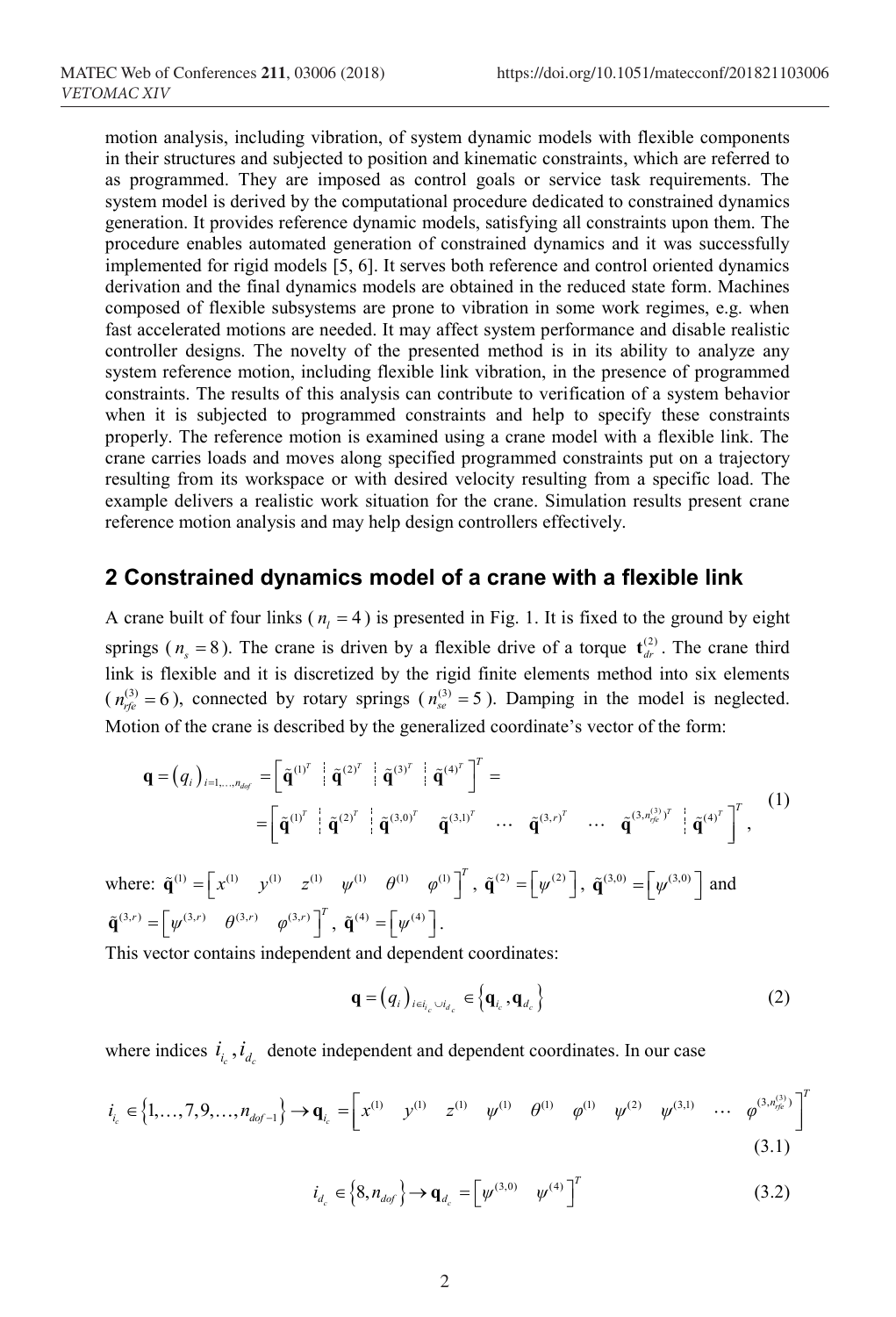

**Figure 1.** Model of a compliant supported crane

Dynamics equations of a system with first order programmed constraints have the form [5]:

$$
\frac{\partial R_1}{\partial \dot{\mathbf{q}}_{i_c}} + \sum_{j \in i_{d_c}} \frac{\partial R_1}{\partial \dot{q}_j} \frac{\partial \dot{q}_j}{\partial \dot{\mathbf{q}}_{d_c}} = \mathbf{0}
$$
(4)

where:  $R_1 = E_k - 2 \sum_{i=1}^{\infty} \left[ \frac{\partial E_k}{\partial \mathbf{q}} \right] \dot{\mathbf{q}} + \sum_{i=1}^{\infty}$ 2  $\dot{Z}_k - 2\displaystyle{\sum_{i=1}^{n_{dof}}}\Bigg[\frac{\partial E_k}{\partial \mathbf{q}}\Bigg]^T\dot{\mathbf{q}} + \displaystyle{\sum_{i=1}^{n_{dof}}}\Bigg[\frac{\partial E_p}{\partial \mathbf{q}}\Bigg]^T$  $R_1 = E_k - 2\sum_{k=1}^{n_{dof}} \left| \frac{\partial E_k}{\partial \theta_k} \right|^{k} \dot{\mathbf{q}} + \sum_{k=1}^{n_{dof}} \left| \frac{\partial E_k}{\partial \theta_k} \right|^{k}$  $\dot{E}_k - 2 \overset{n_{dof}}{\underset{i=1}{\sum}} \Bigg[ \frac{\partial E_k}{\partial \mathbf{q}} \Bigg]^{\prime} \dot{\mathbf{q}} + \overset{n_{dof}}{\underset{i=1}{\sum}} \Bigg[ \frac{\partial E_p}{\partial \mathbf{q}} \Bigg]^{\prime} \dot{\mathbf{q}} \text{ , } E_k = \frac{1}{2} \overset{n_{h}}{\underset{i=1}{\sum}} \text{tr} \Big\{ \dot{\mathbf{T}}^{(l)} \mathbf{H}^{(l)} \Big( \dot{\mathbf{T}}^{(l)} \Big)^{\mathit{T}} \Big\}$  $\frac{1}{2}\sum_{l=1}^{n_l}$ tr  $\mathbf{H}_{k} = \frac{1}{2} \sum_{l=1}^{n_l} \text{tr} \left\{ \dot{\mathbf{T}}^{(l)} \mathbf{H}^{(l)} \left( \dot{\mathbf{T}}^{(l)} \right)^{T} \right\}$ *E*  $=\frac{1}{2}\sum_{l=1}^{N} \text{tr}\left\{\mathbf{\dot{T}}^{(l)}\mathbf{H}^{(l)}\left(\mathbf{\dot{T}}^{(l)}\right)^{l}\right\},$ 

$$
E_p = E_{p,g} + E_{p, \text{sup}} + E_{p,f_i} + E_{p,dr}, \ E_{p,g} = \sum_{l=1}^{n_l} m^{(l)} g \mathbf{J}_3 \mathbf{T}^{(l)} \mathbf{r}_C^{(l)}, \ \mathbf{J} = \begin{bmatrix} \mathbf{J}_1 \\ \mathbf{J}_2 \\ \mathbf{J}_3 \end{bmatrix} = \begin{bmatrix} 1 & 0 & 0 & 0 \\ 0 & 1 & 0 & 0 \\ 0 & 0 & 1 & 0 \end{bmatrix},
$$

$$
E_{p, sup} = \frac{1}{2} \sum_{s=1}^{n_s} \left( \mathbf{d}^{(sup,s)} \right)^T \mathbf{S}^{(sup,s)} \mathbf{d}^{(sup,s)}, \mathbf{d}^{(sup,s)} = \mathbf{U}^{(sup,s)} \widetilde{\mathbf{q}}^{(1)},
$$
  

$$
\mathbf{U}^{(sup,s)} = \begin{bmatrix} 1 & 0 & 0 & -y^{(sup,s)} & z^{(sup,s)} & 0 \\ 0 & 1 & 0 & x^{(sup,s)} & 0 & -z^{(sup,s)} \\ 0 & 0 & 1 & 0 & -x^{(sup,s)} & y^{(sup,s)} \end{bmatrix}, \mathbf{S}^{(sup,s)} = \text{diag} \left\{ s_x^{(sup,s)}, s_y^{(sup,s)}, s_z^{(sup,s)} \right\},
$$

$$
E_{p,f_i} = \frac{1}{2} \sum_{s=1}^{n_{\text{sc}}^{(l)}} \left( \tilde{\mathbf{q}}^{(l,s)} \right)^T \mathbf{S}^{(l,s)} \tilde{\mathbf{q}}^{(l,s)}, \ \mathbf{S}^{(l,s)} = \text{diag} \left\{ s_{\psi}^{(l,s)}, s_{\theta}^{(l,s)}, s_{\varphi}^{(l,s)} \right\}, \ E_{p,dr} = \frac{1}{2} s_{dr}^{(l)} \left( q_a^{(l)} - q^{(l)} \right)^2.
$$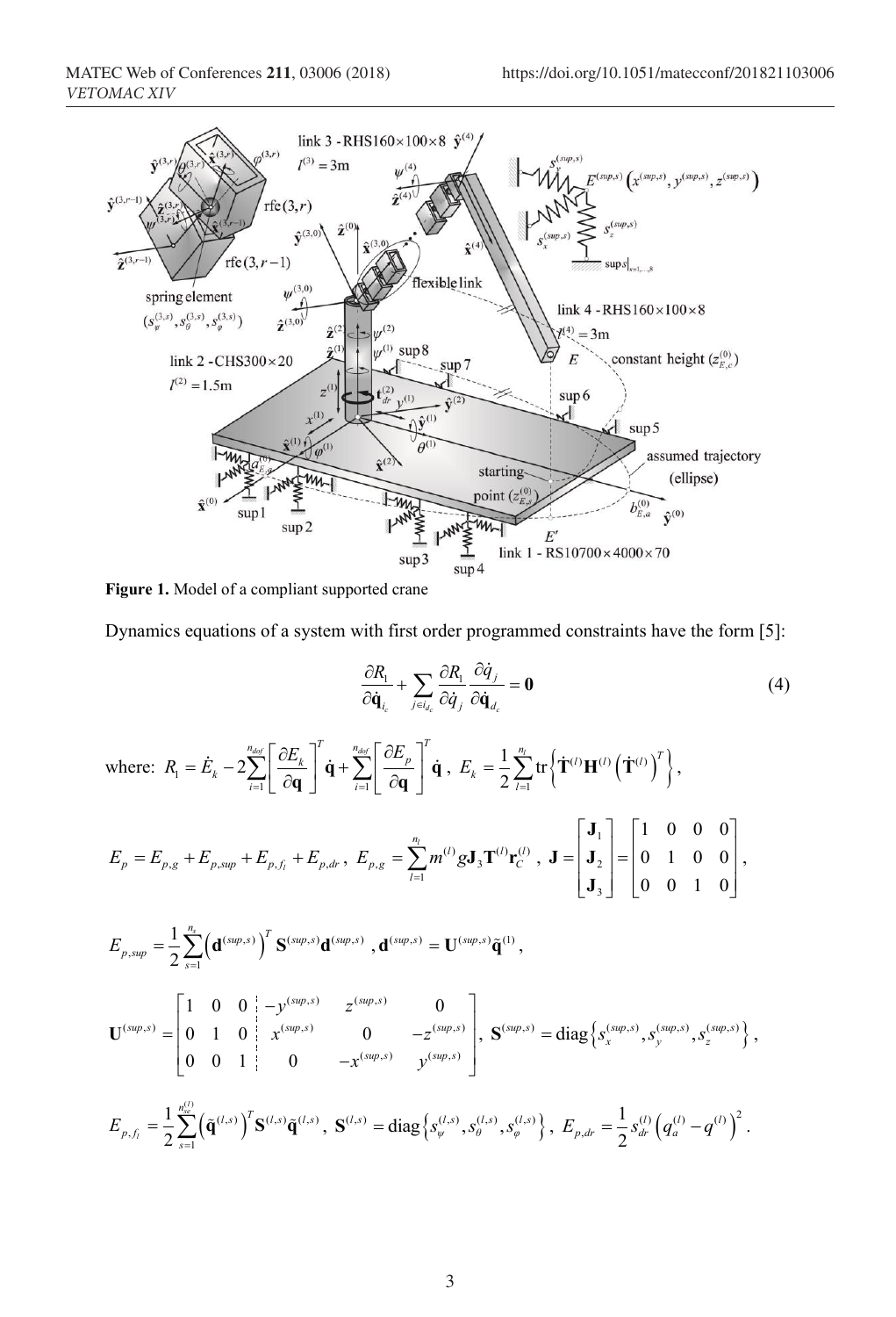The programmed constraints are imposed on the end-effector E motion. It moves along the elliptical trajectory as projected on the plane  $\hat{\mathbf{x}}^{(0)} \hat{\mathbf{y}}^{(0)}$  and the coordinate  $z_E^{(0)}$  is a given time function. Thus, the dynamics equations are supplemented by the programmed constraints:

$$
\Phi_1 \equiv 0 \Longrightarrow \left(\frac{x_E^{(0)}}{a_{E,a}^{(0)}}\right)^2 + \left(\frac{y_E^{(0)}}{b_{E,a}^{(0)}}\right)^2 - 1 = 0 \tag{5.1}
$$

$$
\Phi_2 = 0 \Longrightarrow z_E^{(0)} - z_{E,a}^{(0)} = 0 \tag{5.2}
$$

where:  $x_E^{(0)} = J_1 T^{(4)} r_E^{(4)}$ ,  $y_E^{(0)} = J_2 T^{(4)} r_E^{(4)}$ ,  $z_E^{(0)} = J_3 T^{(4)} r_E^{(4)}$ ,

$$
z_{E,a}^{(0)} = \begin{cases} z_{E,s}^{(0)} + 10 \frac{z_{inc}^{(0)}}{t_c^3} t^3 - 15 \frac{z_{inc}^{(0)}}{t_c^4} t^4 + 6 \frac{z_{inc}^{(0)}}{t_c^5} t^5 & \text{for } t < t_c \\ z_{E,c}^{(0)} & \text{for } t \ge t_c \end{cases}, z_{inc}^{(0)} = z_{E,c}^{(0)} - z_{E,s}^{(0)}.
$$

 $\overline{a}$ 

According to constrained dynamics derivation method [5, 6], constraints (5.1) and (5.2) are differentiated:

$$
\dot{\Phi}_1 \equiv 0 \Longrightarrow \mathbf{u}\dot{\mathbf{q}} = 0, \tag{6.1}
$$

$$
\dot{\Phi}_2 \equiv 0 \Longrightarrow \mathbf{C}_3 \dot{\mathbf{q}} - \dot{z}_{E,a}^{(0)} = 0 , \qquad (6.2)
$$

$$
\ddot{\Phi}_1 \equiv 0 \Longrightarrow \mathbf{u}\ddot{\mathbf{q}} + \nu = 0 , \qquad (6.3)
$$

$$
\ddot{\Phi}_2 \equiv 0 \Longrightarrow \mathbf{C}_3 \ddot{\mathbf{q}} + \mathbf{d}_3 - \ddot{z}_{E,a}^{(0)} = 0, \tag{6.4}
$$

$$
\mathbf{C} = \begin{bmatrix} \mathbf{C}_{1} \\ \mathbf{C}_{2} \\ \mathbf{C}_{3} \end{bmatrix} = c_{ij} \bigg|_{i=1,2,3} = \mathbf{J} \Big[ \mathbf{T}_{1}^{(4)} \mathbf{r}_{E}^{(4)} \cdots \mathbf{T}_{n_{dof}}^{(4)} \mathbf{r}_{E}^{(4)} \Big], \qquad \mathbf{d} = d_{i} \bigg|_{i=1,...,3} = \mathbf{J} \Big[ \Big( \sum_{i=1}^{n_{dof}} \sum_{j=1}^{n_{dof}} \mathbf{T}_{ij}^{(4)} \dot{q}_{i} \dot{q}_{j} \Big) \mathbf{r}_{E}^{(4)} \Big],
$$
\n
$$
\mathbf{u} = (u_{j})_{j=1,...,n_{dof}} = \frac{1}{(a_{E,a}^{(0)})^{2}} \mathbf{J}_{1} \mathbf{T}^{(4)} \mathbf{r}_{E}^{(4)} \mathbf{C}_{1} + \frac{1}{(b_{E,a}^{(0)})^{2}} \mathbf{J}_{2} \mathbf{T}^{(4)} \mathbf{r}_{E}^{(4)} \mathbf{C}_{2},
$$
\n
$$
v = \frac{1}{(a_{E,a}^{(0)})^{2}} \Big( (\mathbf{C}_{1} \dot{\mathbf{q}})^{2} + \mathbf{J}_{1} \mathbf{T}^{(4)} \mathbf{r}_{E}^{(4)} d_{1} \Big) + \frac{1}{(b_{E,a}^{(0)})^{2}} \Big( (\mathbf{C}_{2} \dot{\mathbf{q}})^{2} + \mathbf{J}_{2} \mathbf{T}^{(4)} \mathbf{r}_{E}^{(4)} d_{2} \Big).
$$

The vector of dependent velocities determined from equations (6.1) and (6.2) is:

$$
\dot{\mathbf{q}}_{d_c} = \mathbf{K}_{d_c}^{-1} \begin{bmatrix} \mathbf{k}_a - \mathbf{K}_{l_c} \dot{\mathbf{q}}_{l_c} \end{bmatrix},
$$
\n
$$
\text{with } \mathbf{K}_{d_c} = \begin{bmatrix} u_8 & u_{n_{dof}} \\ c_{18} & c_{1_{n_{dof}}} \end{bmatrix}, \ \mathbf{K}_{i_c} = \begin{bmatrix} u_1 & \cdots & u_7 & u_9 & \cdots & u_{n_{dof}-1} \\ c_{11} & \cdots & c_{17} & c_{19} & \cdots & c_{1_{n_{dof}-1}} \end{bmatrix}, \ \mathbf{k}_a = \begin{bmatrix} 0 \\ \tilde{z}_{k,a}^{(0)} \end{bmatrix}.
$$
\n
$$
(7)
$$

The equations of the programmed motion take the form: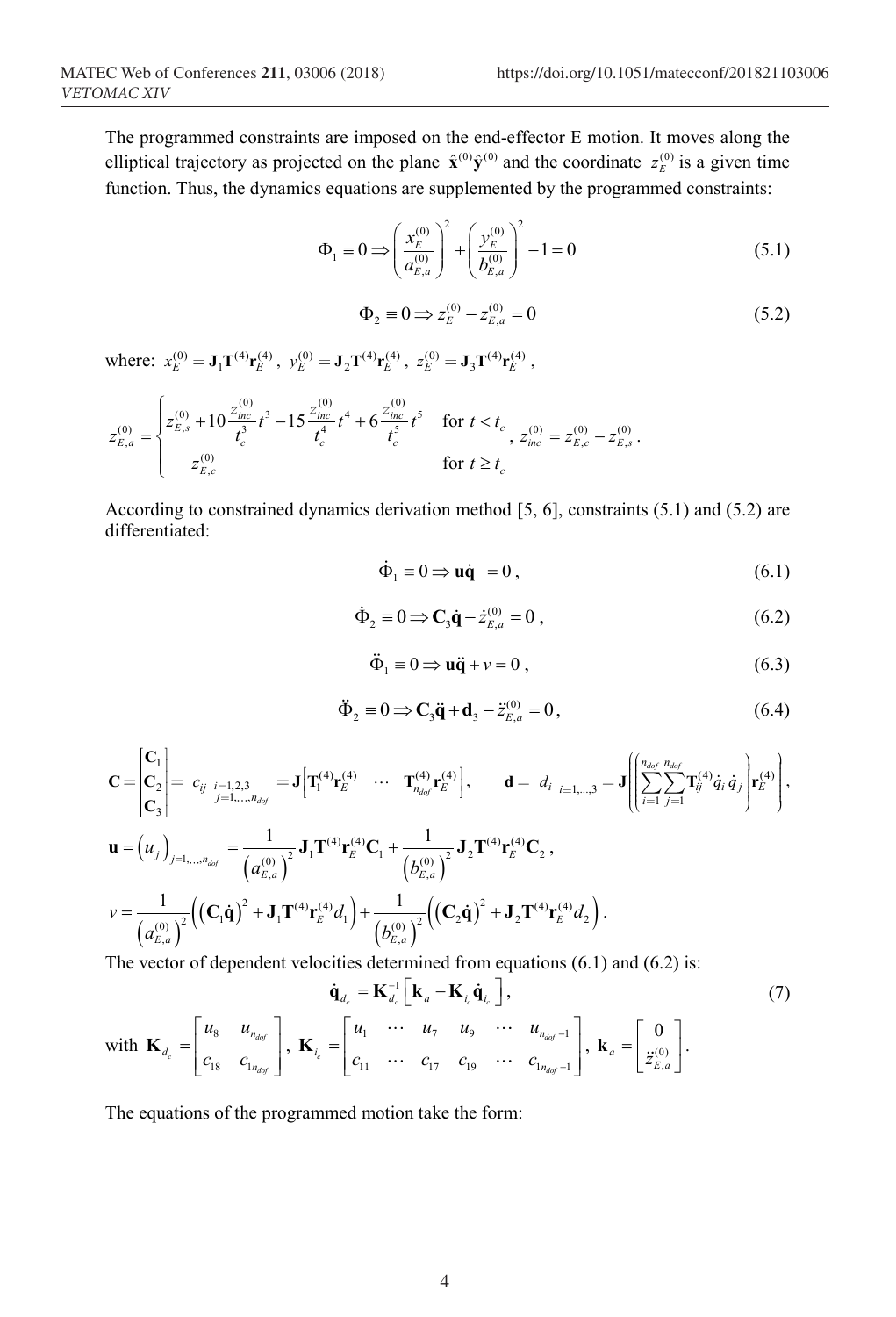$$
\mathbf{M} = \sum_{l=1}^{n_{l}} \mathbf{M}^{(l)} \Big|_{\epsilon = i_{c}} + \sum_{j \in i_{d_{c}}} \mathbf{M}_{j} \frac{\partial \dot{q}_{j}}{\partial \dot{q}_{i}} \Bigg|_{\mathbf{\dot{q}}} = \begin{bmatrix} \mathbf{h}_{i} + \mathbf{e}_{i} + \sum_{j \in i_{d_{c}}} (\mathbf{h}_{j} + \mathbf{e}_{j}) \frac{\partial \dot{q}_{j}}{\partial \dot{q}_{i}} \\ \mathbf{u} \\ \mathbf{C}_{3} \end{bmatrix};
$$
\n
$$
\mathbf{M} = \sum_{l=1}^{n_{l}} \mathbf{M}^{(l)} \ , \ \mathbf{M}^{(l)} = (m_{ij}^{(l)})_{i,j=1,...,n_{adj}^{(l)}} \ , \ m_{ij}^{(l)} = \text{tr} \Big\{ \mathbf{T}_{i}^{(l)} \mathbf{H}^{(l)} \left( \mathbf{T}_{j}^{(l)} \right)^{T} \Big\},
$$
\n
$$
\mathbf{h} = \sum_{l=1}^{n_{l}} \mathbf{h}^{(l)} \ , \ \mathbf{h}^{(l)} = (h_{i}^{(l)})_{i=1,...,n_{adj}^{(l)}} \ ,
$$
\n
$$
h_{i}^{(l)} = \sum_{m=1}^{n_{adj}} \sum_{n=1}^{n_{d}} \text{tr} \ \mathbf{T}_{m}^{(l)} \mathbf{H}^{(l)} \ \mathbf{T}_{m,n}^{(l)} \ \dot{q}_{m}^{(l)} \dot{q}_{n}^{(l)} + 2 \sum_{m=1}^{n_{adj}} \sum_{n=1}^{n_{adj}} \text{tr} \ \mathbf{T}_{m}^{(l)} \mathbf{H}^{(l)} \ \mathbf{T}_{i,n}^{(l)} \ \dot{q}_{m}^{(l)} \dot{q}_{n}^{(l)},
$$
\n
$$
\mathbf{e} = \mathbf{g} + \mathbf{f}_{sup} + \mathbf{f}_{i} + \mathbf{d} \ , \ \mathbf{g} = \sum_{l=1}^{n_{l}} \mathbf{g}^{(l)} \ , \ \mathbf{g}^{(l)} = \left( \mathbf{g}_{i}^{(l)} \right)_{i=1,...,n_{ig}^{(l)}} \ , \ \mathbf{g}_{i}^{(l)} = m^{(l)} \mathbf{g} \mathbf
$$

### **2 Programmed motion of the crane - numerical calculations**

In numerical experiments, the crane is driven by a torque applied to the rotary column. The torque has a constant value of 4000 Nm by 1 s. The crane initial configuration is given by

$$
\mathbf{q}|_{t=0} = \begin{bmatrix} 0 & \dots & 0 & \frac{3}{2}\pi & \frac{\pi}{4} & 0 & \dots & 0 & \frac{3}{2}\pi \\ \frac{\pi}{\mathbf{q}^{(1)}} & \frac{3}{\mathbf{q}^{(2)}} & \frac{\pi}{\mathbf{q}^{(3,0)}} & \frac{\pi}{\mathbf{q}^{(3,r)}} & \frac{\pi}{\mathbf{q}^{(4)}} \end{bmatrix} .
$$
 (9)

 $\neg T$ 

The end-effector displacement in  $\hat{\mathbf{z}}^{(0)}$  direction is  $z_{E,s}^{(0)} = z_{E,static}^{(0)}$ ,  $z_{E,c}^{(0)} = z_{E,s}^{(0)} + 0.2 \text{ m}$ and  $z_{E, static}^{(0)}$  is its static position. The elliptical trajectory semi-major and semi-minor axes are  $a_{E,a}^{(0)} = 3$  m,  $b_{E,a}^{(0)} = 2$  m, respectively. Figure 2 shows time courses of the joints coordinates and the end-effector trajectory obtained for models with rigid and flexible link (2). Some differences can be observed in time courses of joint angles when the link flexibility is taken into account. These differences grow with time. It can be definitely concluded that the link flexibility cannot be neglected. The presented approach allows us to derive any reference dynamics model with flexible components and analyze constraint influence on motion.

### **3 Conclusions**

The paper presents motion analysis of a crane dynamic model equipped with a flexible link and subjected to position and kinematic constraints. The novelty of the presented method is